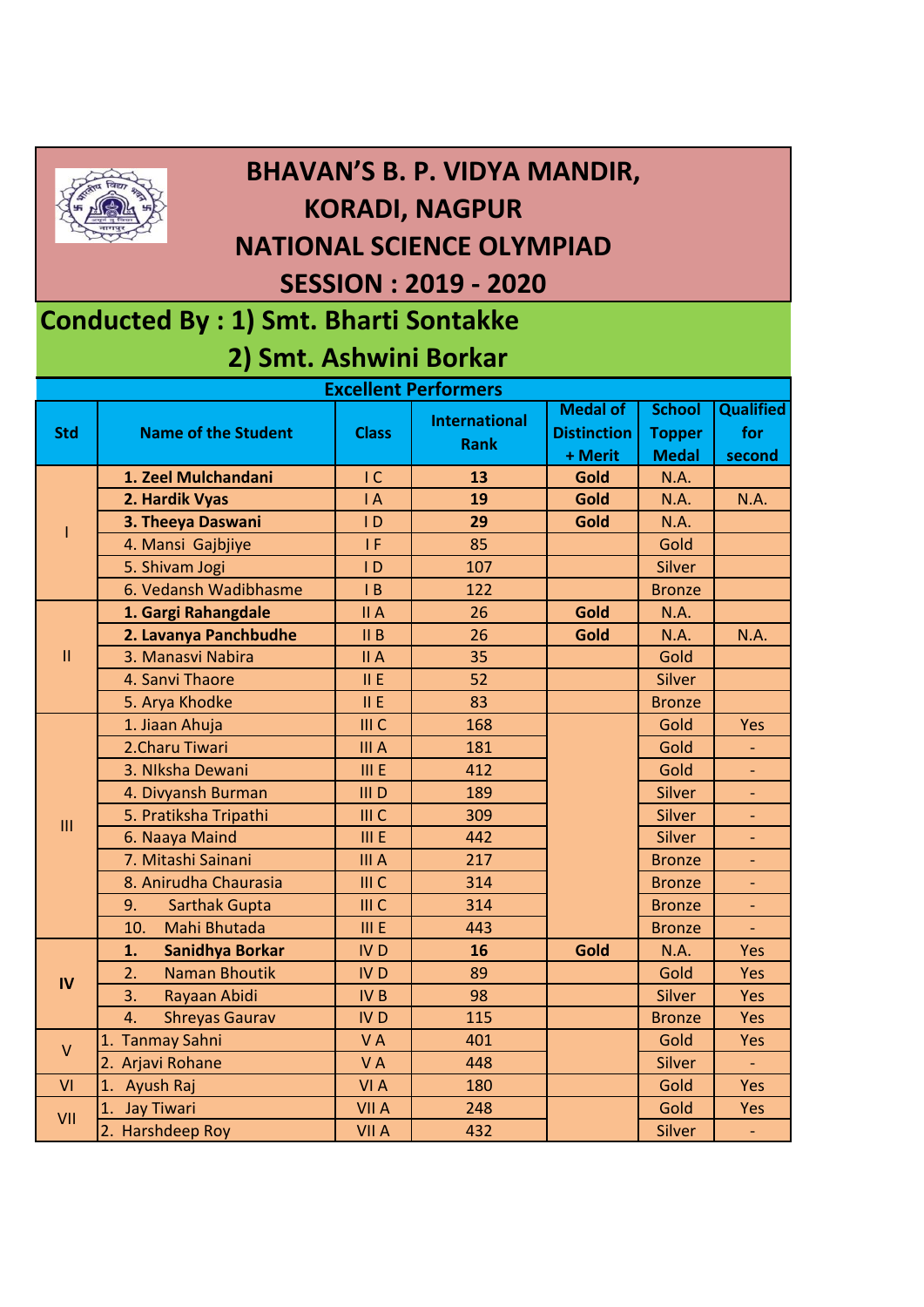| <b>Std</b>                                                  | <b>Name of the Student</b> | <b>Class</b>  | <b>International</b><br><b>Rank</b> | <b>Medal of</b><br><b>Distinction</b> | <b>School</b><br><b>Topper</b> | <b>Qualified</b><br>for |  |  |  |
|-------------------------------------------------------------|----------------------------|---------------|-------------------------------------|---------------------------------------|--------------------------------|-------------------------|--|--|--|
|                                                             |                            |               |                                     | + Merit                               | <b>Medal</b>                   | second                  |  |  |  |
| VIII                                                        | Roushni Kushwaha<br>1.     | VIII A        | 230                                 |                                       | Gold                           | <b>Yes</b>              |  |  |  |
|                                                             | Niharika Sharma<br>2.      | VIII A        | 248                                 |                                       | Gold                           |                         |  |  |  |
|                                                             | <b>Shresth Sahu</b><br>3.  | VIII B        | 405                                 |                                       | <b>Silver</b>                  |                         |  |  |  |
|                                                             | Khatija Dhun<br>4.         | <b>VIII B</b> | 486                                 |                                       | <b>Bronze</b>                  |                         |  |  |  |
| IX                                                          | 1. Ojas Bhaisare           | IX A          | 441                                 |                                       | Gold                           |                         |  |  |  |
| <b>Scored International Ranking Within 500: 35 students</b> |                            |               |                                     |                                       |                                |                         |  |  |  |